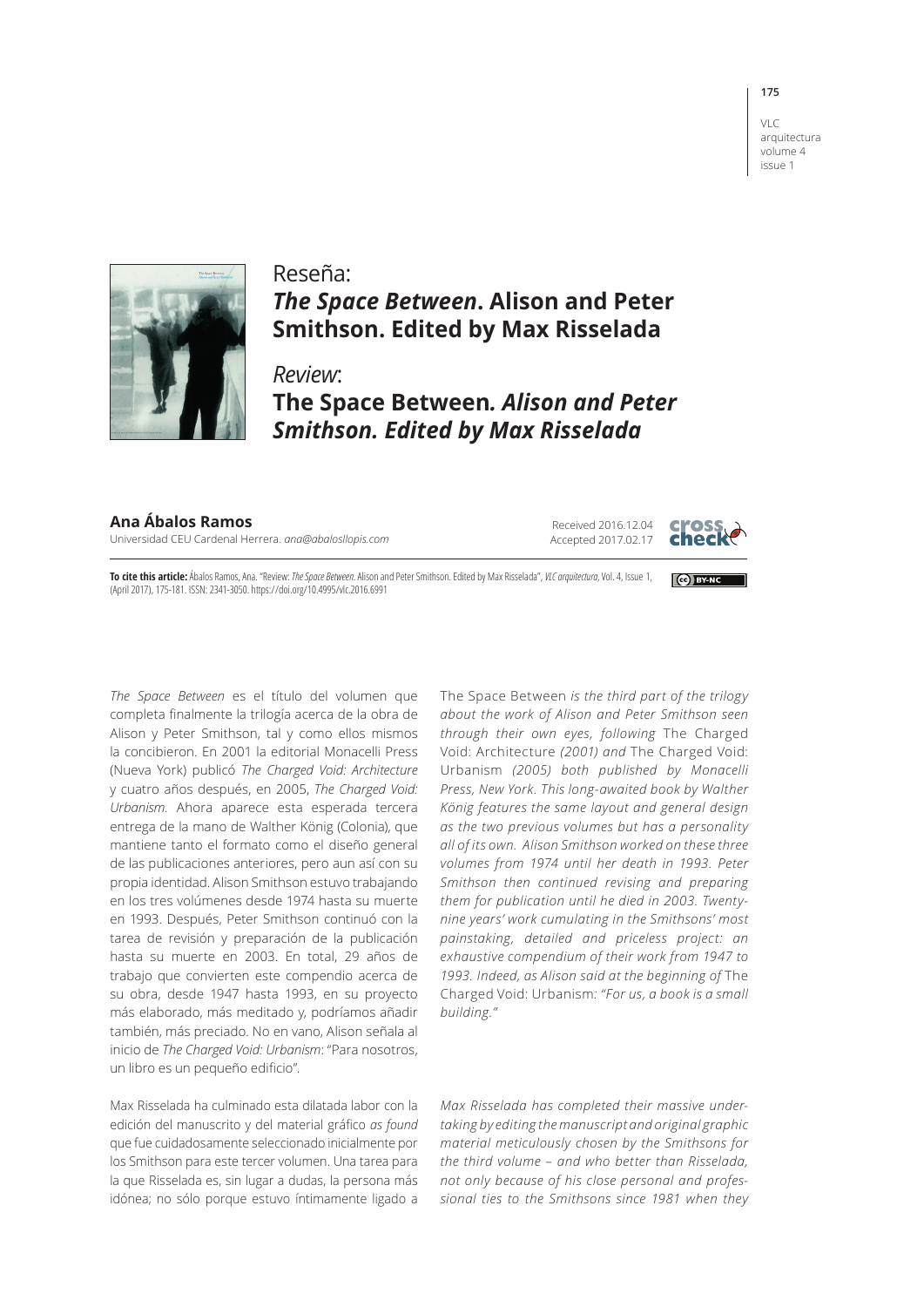VLC arquitectura volume 4 issue 1

**176**

los Smithson tanto a nivel personal como profesional desde que en 1981, tras la muerte de Bakema, se hicieron cargo de su cátedra en la Universidad Técnica de Delft, sino principalmente por su estrecha colaboración en varios proyectos, tanto editoriales como expositivos, cuyo fin era también la difusión de la obra de los Smithson. Fruto de esta relación encontramos, entre otros, *AS in DS – an Eye on the Road* (Delft University Press, 1983)*, Team 10 meetings 1953-1984* (Rizzoli New York, 1991)*, Rearrangements: A Smithson Celebration*  ("Rearrangements", *OASE* (Rotterdam) nº51, 1999)*,* y *From the House of the Future to the House of Today*  (Rotterdam: 010 Publishers, 2004)*,* a los que se suma ahora *The Space Between*.

Los escritos tuvieron siempre un papel protagonista en el trabajo de Alison y Peter Smithson, bien sea como preámbulo de aquellas ideas que aún no habían conseguido materializar o como medio para recapacitar y valorar lo construido, realimentando así su propio proceso de pensamiento. Ambas actividades, escribir y construir, se desarrollaron en paralelo fusionándose en una misma reflexión arquitectónica con independencia de cuál fuese el soporte empleado, ya que, como señala David Dunster en el preámbulo de *The Shift,* estaban siempre en el laboratorio.

En concreto, el comienzo de la elaboración de los tres volúmenes que componen sus obras completas coincidió con un momento de la trayectoria profesional de Alison y Peter Smithson en el que por diversos motivos miraron reflexivamente y con intensidad al pasado. Se encontraban en un momento de madurez profesional, habían pasado ya treinta años desde que ganaron el concurso de Hunstanton, y de nuevo, como ya habían sufrido al final de los años 1950, llevaban varios años sin conseguir materializar ningún encargo. Un vacío que, una vez más, como ya sucedió también al final de los años 1950, se llenó con reflexión y escritura. Es en *took over Bakema's chair at Delft University of Technology following his death, but mainly because they worked together in close conjunction on several publishing and exhibition projects which also aimed to promote the Smithsons' work. Their relationship gave rise to many writings including* AS in DS – an Eye on the Road *(Delft University Press, 1983)*, Team 10 meetings 1953-1984 *(Rizzoli New York, 1991)*, Rearrangements: A Smithson Celebration *("Rearrangements",* OASE *(Rotterdam) No. 51, 1999)*, From the House of the Future to the House of Today *(Rotterdam: 010 Publishers, 2004)*, *and now* The Space Between*.*

*Alison and Peter Smithson's writings always played a key role in their work, either as an introduction to their as yet unbuilt ideas, or as a means of reconsidering and evaluating their built projects, fuelling their own thought process along the way. Their parallel activities of writing and building merged together into a single vision of architecture regardless of the medium involved for, as David Dunster said in the foreword to* The Shift, *the Smithsons were always in the laboratory.* 

*The three volumes of their complete works began to be written at a time in the Smithsons' career when, for several reasons, they were taking a long, hard look at the past. They had come of age as professionals, it was thirty years since they had won the Hunstanton competition and, as in the late 1950s, it was several years since their last commission. A professional doldrums which they filled, also as in the late 1950s, by writing and thinking. It was also at that time that they moved to Cato Lodge, where Alison set up a writing room which she shared with their archives. This is where she started to compile*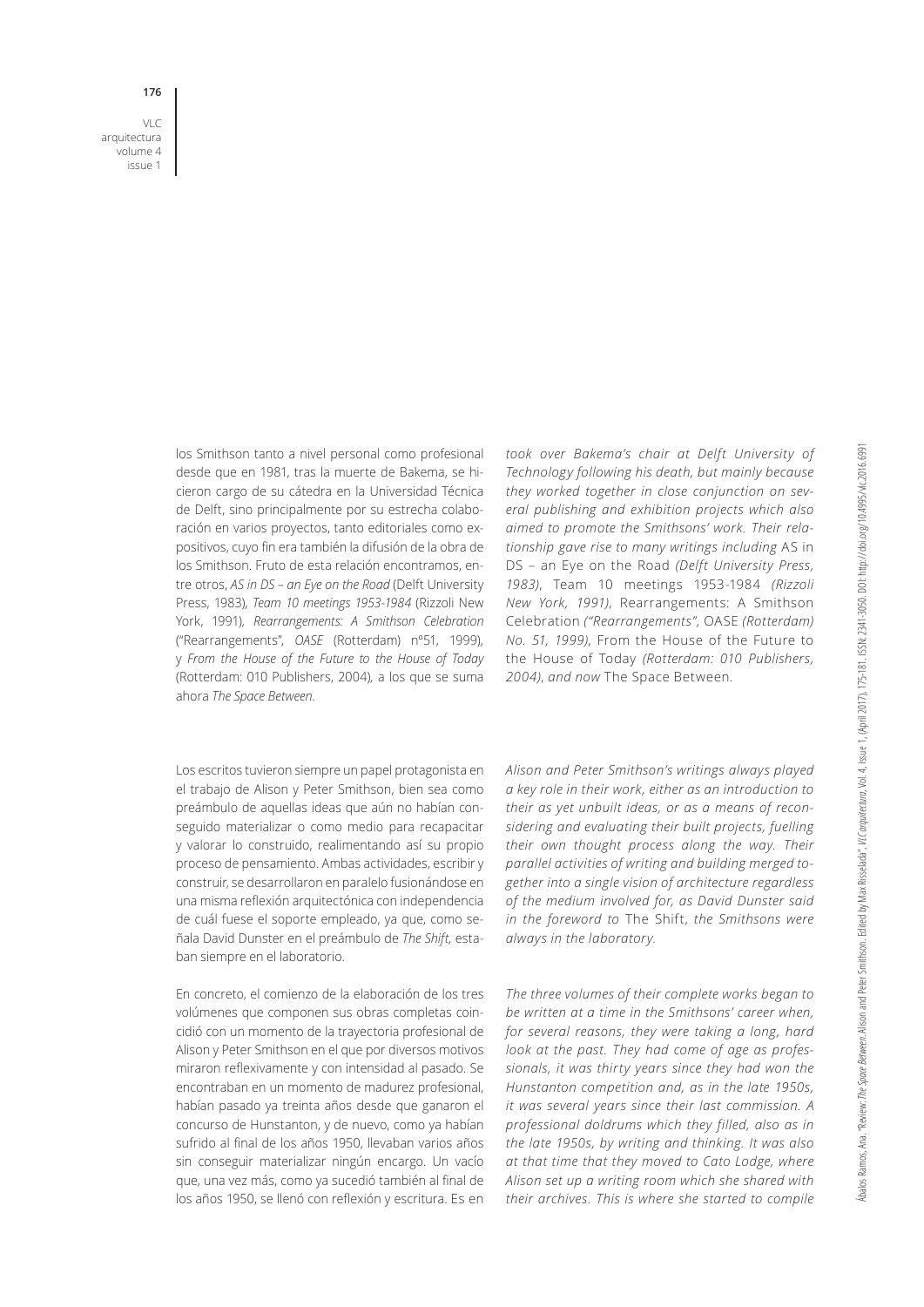**177**

VLC arquitectura volume 4 issue 1

ese momento, coincidente también con el cambio de domicilio a Cato Lodge y que permitió a Alison disponer de una habitación para escribir en la cual se alojaba también el archivo, cuando ella misma empezó a recopilar y preparar la información para el manuscrito que recogería sus obras completas. Un momento de reflexión y revisión lúcida que se tradujo también en algunos de sus más destacados escritos como "Layers and Layering" (*Spazio e Società*, 1981), "Three generations" (*ILA&UD Yearbook*, 1980), "Some Further Layers: Work and Insights" (*ILA&UD Yearbook*, 1978), y también, "The Space Between" (*Oppositions*, 1974). Este último corresponde con un escueto artículo publicado en memoria de Louis Kahn, tras su repentina muerte, y en cuyas primeras líneas aparecen latentes algunas de las ideas desarrolladas tanto en *The Charged Void* como en el libro homónimo que ahora se publica: "Las más misteriosas, aquellas que tienen más carga de entre las formas arquitectónicas, son aquellas que atrapan el aire vacío."

La revisión continua de su trabajo durante casi treinta años a través de *The Charged Void* y *The Space Between* es el reflejo de un proceso de cuestionamiento continuo que se tradujo en un flujo ininterrumpido de pensamiento asombrosamente coherente durante toda su trayectoria que, como señalaba Enric Miralles, constituía además la base de su modo de trabajo: "Fijar una cuestión, identificar un problema. Día tras día. Las conclusiones son provisionales. Son una manera de almacenar material." ("Rearrangements", *OASE* (Rotterdam) nº51, 1999)

*The Space Between* recoge sus escritos desde el inicio de su trayectoria y, de la misma manera que *The Charged Void* era más que un trabajo de trabajos, esta nueva entrega constituye mucho más que una reflexión acerca de sus reflexiones. En este último e imprescindible volumen, que podría considerarse *and draft the manuscript that was to comprise their complete works. This phase of clear-headed revision and thinking also produced some of their most outstanding writings such as "Layers and Layering" (*Spazio e Società*, 1981); "Three generations" (*ILA&UD Yearbook*, 1980); "Some Further Layers: Work and Insights" (*ILA&UD Yearbook*, 1978); and also "The Space Between" (*Oppositions*, 1974), a brief article in memory of Louis Kahn published after his sudden death whose opening lines encapsulate some of the ideas found in both the book of the same name under review here and* The Charged Void*: "The most mysterious, the most charged of architectural forms are those which capture the empty air."* 

*The continuous revision of their work over almost thirty years in* The Charged Void *and* The Space Between *reflects an on-going self-analysis that generated a constant flow of remarkably coherent thinking throughout their career which was, as Enric Miralles pointed out, also the basis of their way of working: "To fix a question, to identify a problem... and carry it along time. Day after day. The conclusions are temporary. Are a way to store material." ("Rearrangements",* OASE *(Rotterdam) No. 51, 1999).*

*The writings in* The Space Between *span the Smithsons' entire career and, just as* The Charged Void *was not simply a work about their works, this essential new volume offers far more than thoughts about their thoughts and could be regarded as the Smithsons taking stock of their own architectural*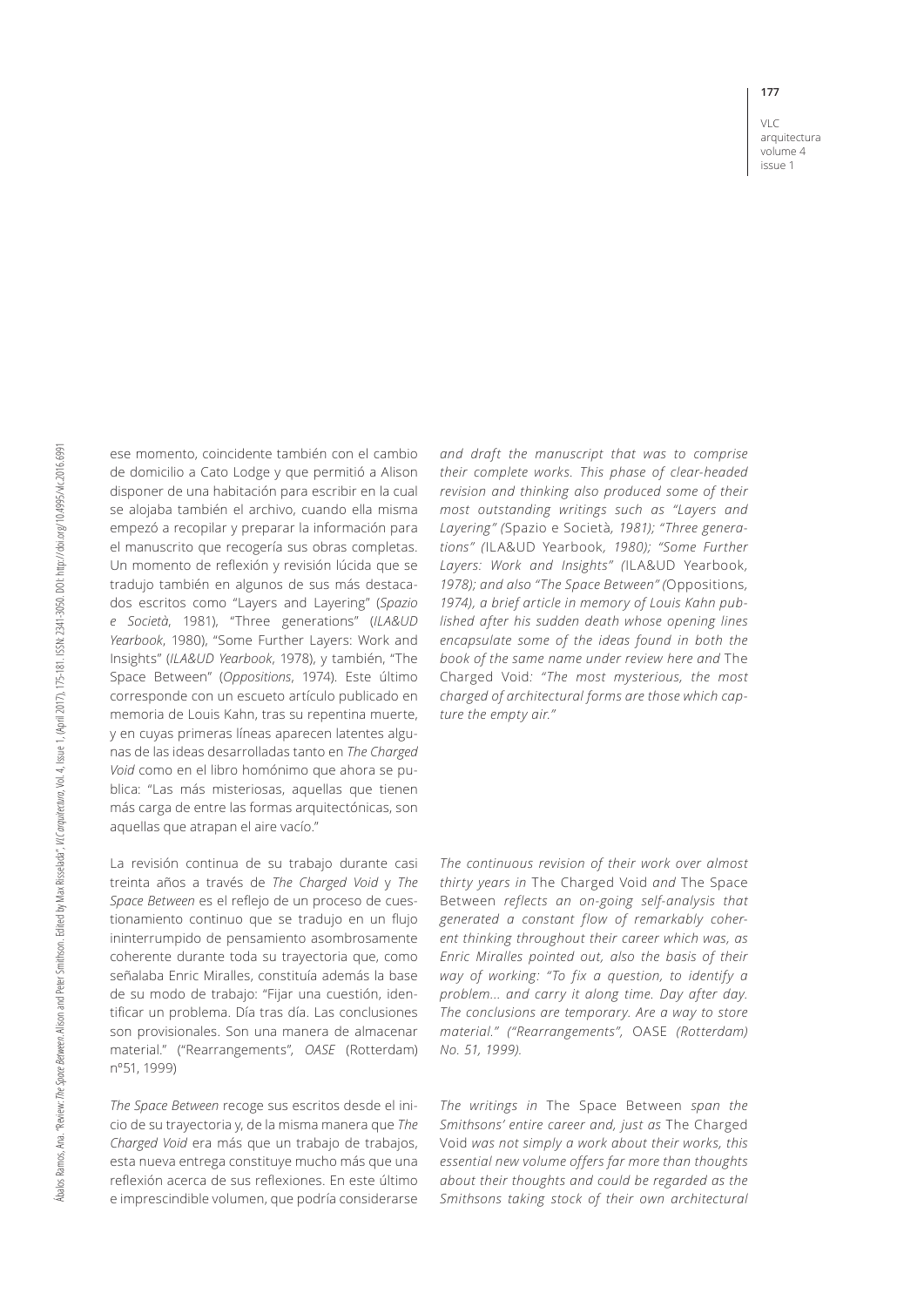VLC arquitectura volume 4 issue 1

**178**

contiene la recapitulación de su pensamiento arquitectónico, los Smithson ofrecen al lector sus impresiones y descubrimientos al intentar aprehender el espacio arquitectónico atendiendo a la identidad de los lugares, desarrollando lo que ellos mismos denominaron *a sensibility to place*.

Algunos de los textos que forman parte de la compilación son inéditos y otros, sin embargo, son nuevas versiones de textos ya publicados que se presentan ahora con un título distinto del original o incluso con distintos contenidos. *The Space Between* es el resultado de un largo proceso de trabajo en el que no sólo se recopilan, y clasifican sus escritos sino que también se reelaboran, hasta alcanzar versiones revisadas y condensadas que, incorporando nuevas apreciaciones y comentarios, o haciendo explícitas nuevas asociaciones de imágenes e ideas, son capaces de ofrecer nuevos puntos de vista.

La obra se presenta como una antología en la que se recogen más de 40 textos profusamente ilustrados con sus propias imágenes de referencia: fotografías tomadas principalmente por ellos mismos donde aparecen arquitecturas conocidas pero retratadas desde ángulos muy personales, junto a postales, diagramas, dibujos propios, etc. en los que se percibe una vez más el gusto de los Smithson por coleccionar. Recorriendo las páginas del libro aparecen tanto observaciones de su entorno más próximo Bath, Cambridge, Edimburgo, etc. como otros vínculos a arquitecturas lejanas en Rusia, Japón, Argelia, Grecia, EEUU, etc. junto a su explícito reconocimiento a la labor de sus predecesores como Asplund, Lewerentz, Aalto, Mies, Duiker o Kahn al que se suman también algunos proyectos propios. Todos estos pensamientos, tras una serie de epígrafes introductorios, se agrupan en siete grandes apartados sin título que nada tienen *thinking and combining it with the discoveries and impressions they experienced during their attempts to understand architectonic space from the viewpoint of the identity of places and developing what they describe as a* sensibility to place*.* 

*Some of the texts in the compilation are published here for the first time whereas others are new versions of previously published texts with new titles and even some new content.* The Space Between *is the result of extensive work that involved not only compiling and classifying the Smithsons' writings but also re-working them into revised and condensed versions which, with the addition of new findings and comments or by revealing new associations of images and ideas, are able to provide new insights.* 

*The book is an anthology of more than 40 texts profusely illustrated using the Smithsons' own benchmark images including photographs, taken mainly by the Smithsons themselves, of famous buildings from rather unconventional angles, along with postcards, diagrams and drawings also by the Smithsons, in what amounts to yet further confirmation of their love of collecting. The pages of the book contain comments about places near them, such as Bath, Cambridge and Edinburgh; links to architecture far away in Russia, Japan, Algeria, Greece, USA, etc; and also their direct acknowledgement of the work of their predecessors such as Asplund, Lewerentz, Aalto, Mies, Duiker and Kahn, plus some projects of their own. All these thoughts, after a series of introductory epigraphs, are grouped together into seven untitled main sections based on neither geographical or chronological considerations, sections that shuttle*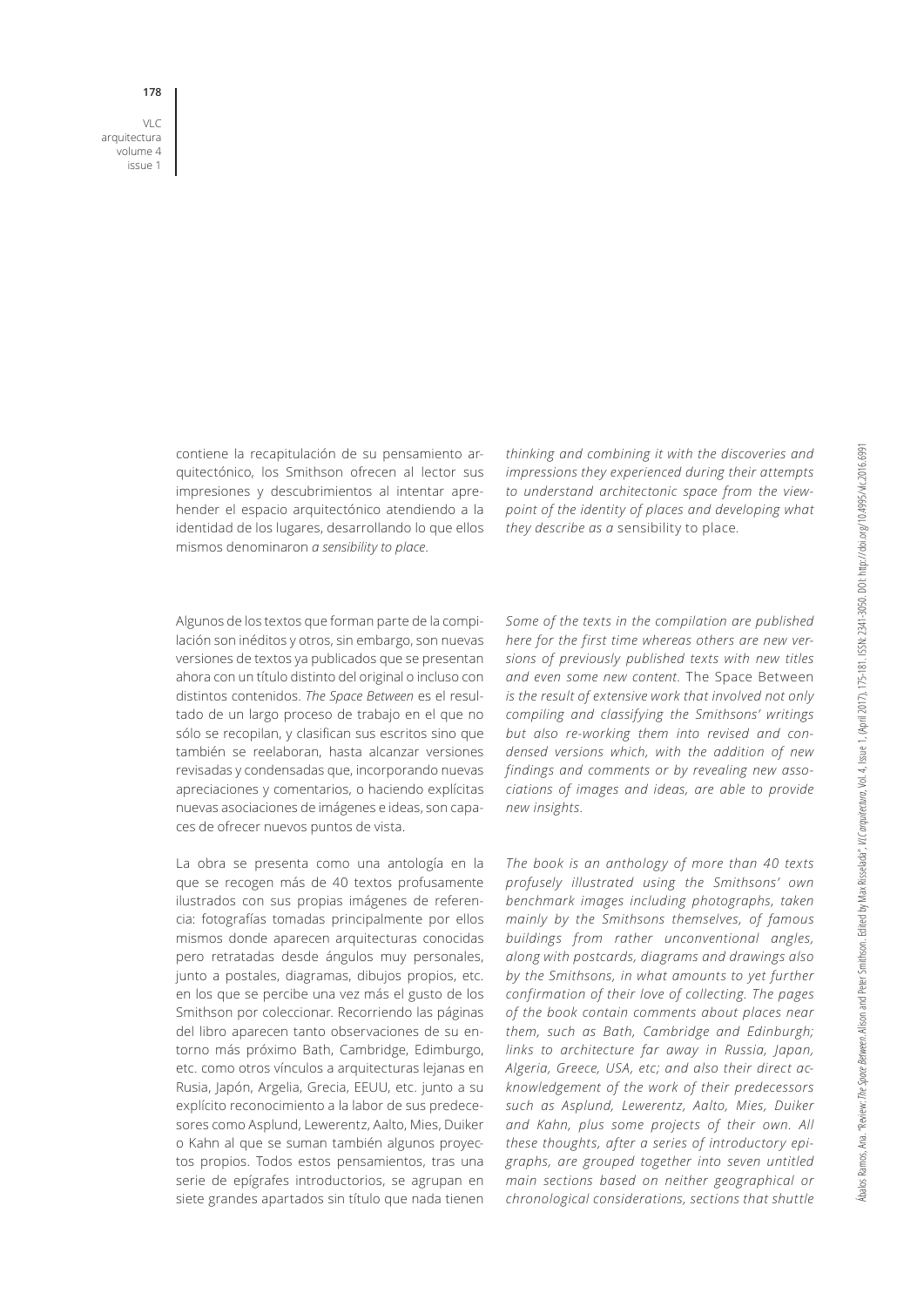**179** VLC

arquitectura volume 4 issue 1

que ver ni con lo cronológico ni con lo geográfico, e incitan ya, en sus idas y venidas, a una primera reflexión en torno a las asociaciones que traspasa los contenidos reflejados en la publicación.

Pese a tratarse de una compilación de escritos, se ha llevado a cabo más una labor de reducción que de acumulación. Un proceso de destilación de su pensamiento que se refleja en estos textos que, condensados hasta el extremo, logran capturar mejor su íntima esencia al tiempo que amplían el espacio libre para su interpretación. Su intención última era abrir la mente a distintas posibilidades y por tanto, como señala Max Risselada, su idea de espacio intermedio no sólo se encuentra en su arquitectura, sino también en sus escritos: "Siempre hay distancia entre texto y edificio –un espacio que está abierto a interpretaciones personales. Esta es una de las razones por las cuales los Smithson no crearon 'escuela' […] Cada uno se veía forzado a seguir su camino." ("Rearrangements", *OASE* (Rotterdam) nº51, 1999). Un ejemplo de ello son las elocuentes fotos de la cubierta delantera y trasera, así como la que acompaña la página legal, en las que se muestra la reconstrucción de la instalación "Patio & Pavilion" en el Institute of Contemporary Arts de Londres en 1990 en lugar del montaje original de la misma en la Whitechapel Art Gallery en 1956 y que suponen, no tanto el testimonio de una relectura de su obra, como la explícita invitación al lector a revisitar el material que la publicación le ofrece. Todas ellas nos brindan además puntos de vista complementarios donde aparecen Alison y Peter con distintas actitudes, incorporan en la imagen las diferentes reflexiones sobre el perímetro presentando así los contenidos expuestos desde nuevas perspectivas, y tomadas además desde distintos ángulos permiten, en su conjunto obtener una impresión general de la atmósfera de la sala. Puntos de vista complementarios en los que se dilata el espacio entre su mirada y su reflejo, entre

*readers back and forth, prompting them to think for the first time about associations of ideas that extend beyond the confines of the pages of this book.* 

*Although this is compilation of writings, the work carried out entailed reducing rather than amassing information, distilling the Smithsonian thinking reflected in the texts condensed so thoroughly here, texts that capture their very essence whilst giving more free rein to interpretation. Their ultimate goal was to open the mind to different possibilities and therefore, as Max Risselada points out, their concept of in-between space can be found not only in their architecture but also in their writings: "There is always a distance between text and building – a space that is open to one's own interpretation. This is one of the reasons did not create a 'school' […] One was forced to go one's own way." ("Rearrangements",*  OASE *(Rotterdam) No. 51, 1999.). One example of this is provided by the photos which speak for themselves on the front and back covers, and also the photo opposite the credits page showing the reconstruction of the "Patio & Pavilion" installation at the London Institute of Contemporary Arts in 1990 rather than the original installation of 1956 in the Whitechapel Art Gallery. These photos do not merely confirm the re-interpretation of their work but deliberately encourage readers to take another look at the material in this publication. They all also provide complementary points of view featuring different attitudes adopted by Alison and Peter, imbuing the image with their different approaches to the perimeter and presenting the contents on display from new perspectives. In addition, the photos taken from different angles give an overall impression of the atmosphere inside the gallery. These complementary points of view seem to expand the space between their gaze and their reflection, between the ideas on show and those yet to come, like the interstices in their work and their writings, such as* The Charged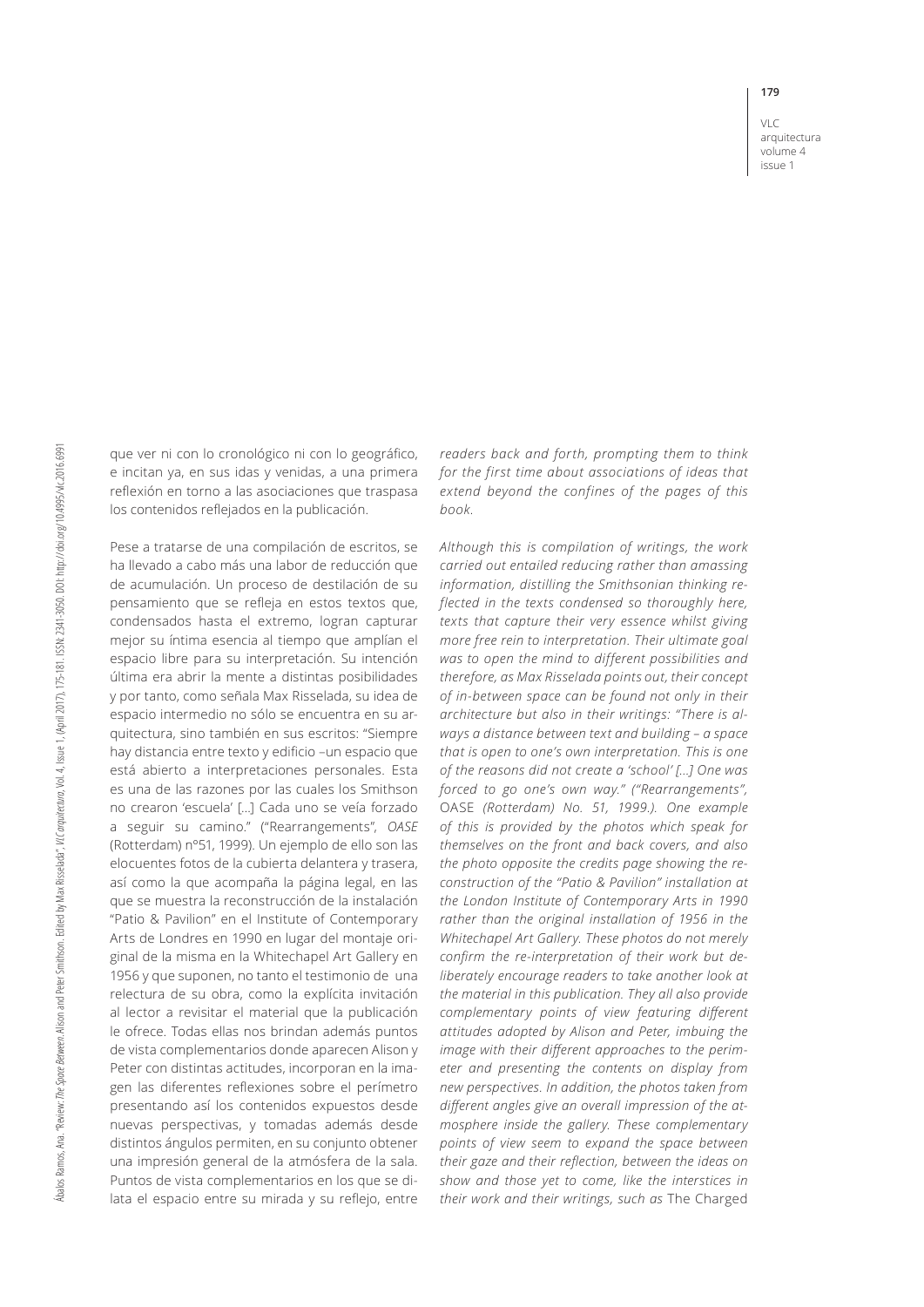**180**

VLC arquitectura volume 4 issue 1

> las ideas expuestas y las venideras, como los intersticios que ofrecen su obra y sus escritos, como *The Charged Void* y *The Space Between*, como Alison y Peter.

> *The Space Between* pone el énfasis en las relaciones y no tanto en los objetos, en los lugares que trascienden sus arquitecturas. La atención se centra en el efecto que éstas producen una vez sobrepasados sus límites, en la definición del espacio a su alrededor. De hecho, el título mismo, *The Space Between* –el espacio intermedio-, no es en absoluto casual y conlleva implícita la existencia de la materia aunque sin embargo la atención no se centre en ella. Como señalaba Dirk van den Heuvel en la presentación del libro en la Galería Aedes de Berlín, *The Space Between* es un instrumento absolutamente relacional que, sin embargo, pone la atención en sus extremos. La pareja británica, poniendo múltiples y variopintas arquitecturas encima de la mesa, insinúa las conexiones entre su obra y sus referencias, sugiere las relaciones entre las palabras y las imágenes, pero también enlaza a Alison y a Peter que se muestran como dos autores con voz propia que han mantenido una conversación absolutamente coherente durante más de cuarenta años.

> En sus primeras páginas, Peter Smithson hace consciente al lector de que está recibiendo un regalo en cuyas páginas se irá poco a poco revelando la estructura de aquellos lugares que a lo largo del tiempo les han cautivado: "El Espacio Arquitectónico es difícil de describir, registrar, comprender. Por tanto, cuando uno adquiere cierto conocimiento acerca de *the space between*, lo anota con verdadero ánimo de ofrecimiento…" Con todo el material, reunido y cuidadosamente seleccionado, hacen partícipe al lector tanto de las conclusiones de su investigación como de su método de trabajo. Al tiempo que surgen sus ideas, le enseñan a mirar y a comprender la arquitectura, reflejo también de su vocación didáctica y

Void *and* The Space Between*, and in Alison and Peter themselves.* 

*Rather than objects,* The Space Between *emphasises relationships in the places that lie beyond their architectures, and how these architectures affect and define the spaces outside their perimeters. It is no coincidence that the title,* The Space Between*, implicitly suggests the existence of material even though this is not the focal point. As Dirk van den Heuvel said during the presentation of the book at the Aedes Gallery in Berlin,* The Space Between *is entirely relational and yet focuses on its extremes. The many different architectures put forward by the British couple suggest connections between their work and their benchmarks and suggest relationships between words and images, but they also provide links between Alison and Peter who emerge as two authors with a voice of their own who held a totally coherent conversation lasting more than forty years.*

*In the opening pages, Peter Smithson makes readers realise that they are receiving a gift that will gradually reveal the structure of the places that delighted the Smithsons over the years. "Architectural space is difficult to describe, record, comprehend. So when one has an insight about* the space between*, one writes it down with a real sense of an offering." All the documentation meticulously chosen and gathered by the Smithsons enables readers to share in both their conclusions and the way they work. As their ideas emerge, the authors show them how to look at and understand architecture – yet another reflection of their teaching vocation and commitment to architecture. An unfettered, unconditional*